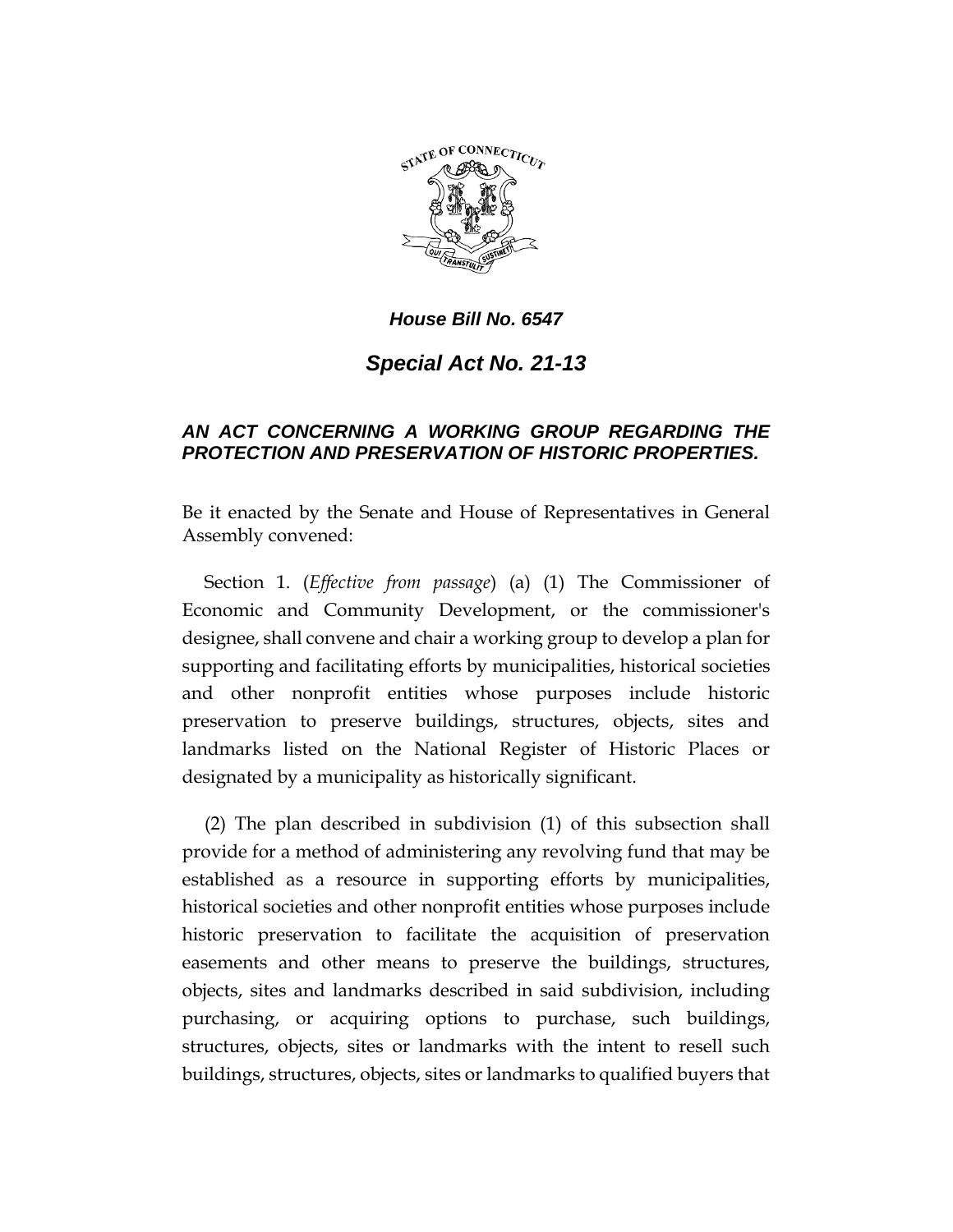## *House Bill No. 6547*

will preserve, restore and adaptively reuse such buildings, structures, objects, sites or landmarks.

(b) The working group shall consist of the following members:

(1) Four representatives of local historical societies appointed by the speaker of the House of Representatives, one of whom shall be from Litchfield County, one of whom shall be from Hartford County, one of whom shall be from Tolland County and one of whom shall be from Windham County;

(2) Four representatives of local historical societies appointed by the president pro tempore of the Senate, one of whom shall be from Fairfield County, one of whom shall be from New Haven County, one of whom shall be from Middlesex County and one of whom shall be from New London County;

(3) One representative of the Connecticut Economic Resource Center appointed by the majority leader of the House of Representatives;

(4) One representative of the State Historic Preservation Office appointed by the majority leader of the Senate;

(5) One representative of Preservation Connecticut appointed by the minority leader of the House of Representatives;

(6) One representative of the Connecticut League of History Organizations appointed by the minority leader of the Senate; and

(7) The Commissioner of Economic and Community Development, or the commissioner's designee.

(c) All initial appointments to the working group shall be made not later than thirty days after the effective date of this section. Any vacancy shall be filled by the appointing authority.